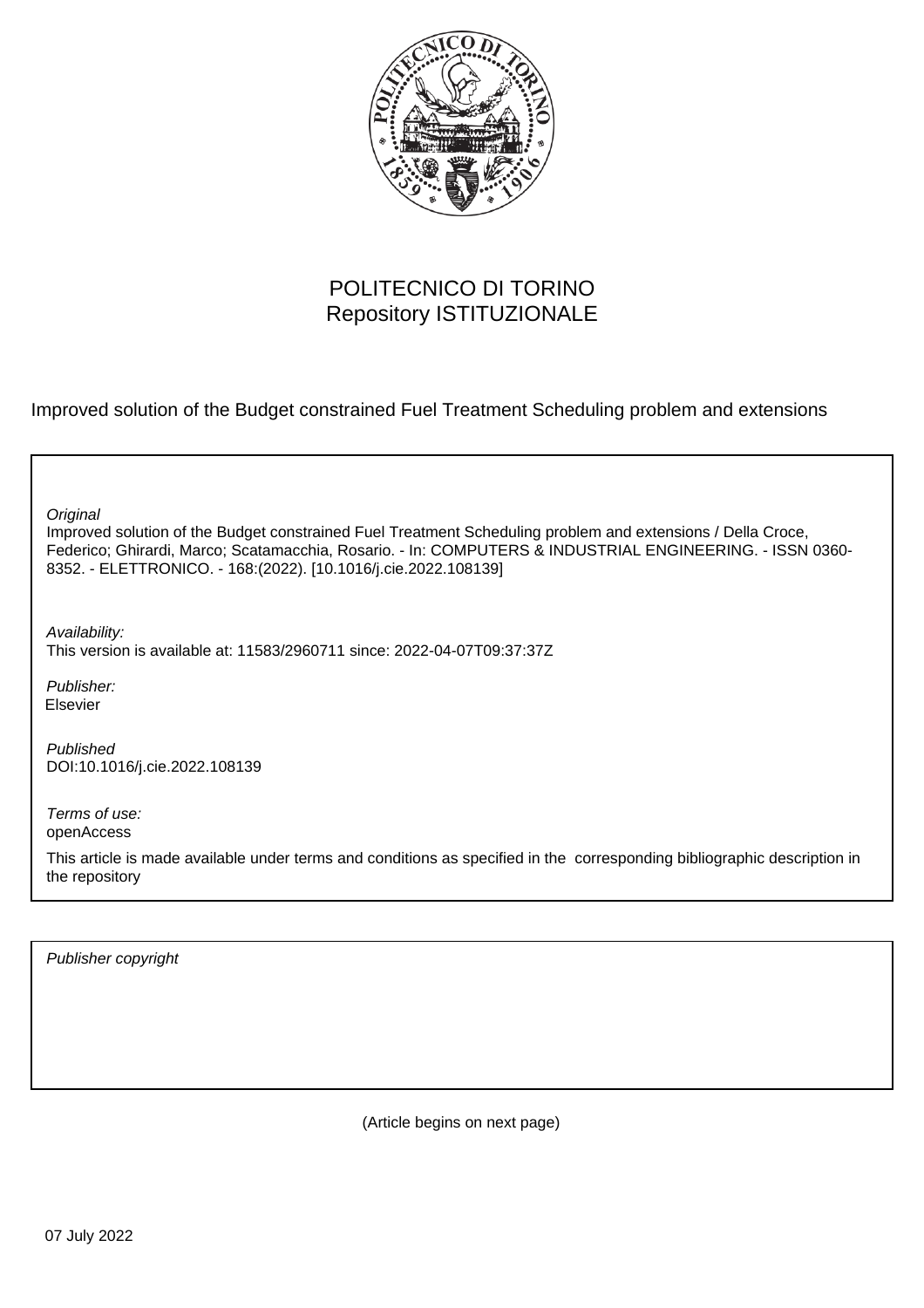

Contents lists available at [ScienceDirect](www.sciencedirect.com/science/journal/03608352)

Computers & Industrial Engineering



journal homepage: [www.elsevier.com/locate/caie](https://www.elsevier.com/locate/caie) 

# Improved solution of the Budget constrained Fuel Treatment Scheduling problem and extensions



Federico Della Croce<sup>a, b</sup>, Marco Ghirardi<sup>a</sup>, Rosario Scatamacchia<sup>a, \*</sup>

<sup>a</sup> *Dipartimento di Ingegneria Gestionale e della Produzione, Politecnico di Torino, Corso Duca degli Abruzzi 24, 10129 Torino, Italy* <sup>b</sup> *CNR, IEIIT, Torino, Italy* 

| ARTICLE INFO                                                                                                                                   | ABSTRACT                                                                                                                                                                                                                                                                                                                                                                                                                                                                                                                                                                                                                                                                                                                                                                                                                                                                                                                                                                                                                                                                                                                                                                                                                                                                                                                                                                                                                               |
|------------------------------------------------------------------------------------------------------------------------------------------------|----------------------------------------------------------------------------------------------------------------------------------------------------------------------------------------------------------------------------------------------------------------------------------------------------------------------------------------------------------------------------------------------------------------------------------------------------------------------------------------------------------------------------------------------------------------------------------------------------------------------------------------------------------------------------------------------------------------------------------------------------------------------------------------------------------------------------------------------------------------------------------------------------------------------------------------------------------------------------------------------------------------------------------------------------------------------------------------------------------------------------------------------------------------------------------------------------------------------------------------------------------------------------------------------------------------------------------------------------------------------------------------------------------------------------------------|
| Keywords:<br>OR in natural resources<br>Fuel management<br>Prescribed burning<br>Budget constrained fuel treatment scheduling<br>Matheuristics | This paper considers the budget constrained fuel treatment scheduling (BFTS) problem where, in the context of<br>wildfire mitigation, the goal is to inhibit the potential of fire spread in a landscape by proper fuel treatment<br>activities. Given a time horizon represented by consecutive unit periods, the landscape is divided into cells and<br>represented as a grid graph where each cell has a fuel age that increases over time and becomes old if no<br>treatment is applied in the meantime: this induces a potential high fire risk whenever two contiguous cells are<br>old. Cells fuel ages can be reset to zero under appropriate fuel treatments but there is a limited budget for<br>treatment in each period. The problem calls for finding a suitable selection of cells to be treated so as to minimize<br>the presence of old contiguous cells over the whole time horizon. We prove that problem BFTS is strongly NP-<br>complete on paths and thus on grid graphs and show that no polynomial time approximation algorithm exists<br>unless $P = \mathcal{NP}$ . We provide an enhanced integer linear programming formulation of the problem with respect to<br>the relevant literature that shows up to be efficiently solved by an ILP solver on reasonably large size instances.<br>Finally, we consider a harder periodic variant of the problem with the aim of finding a cyclic treatment plan with |

ILP solver applied to the ILP formulation runs into difficulties.

# **1. Introduction**

One of the most studied problems in wildfire mitigation is Fuel Management. Fuel Management aims to reduce potential fire intensity and fire spread in vegetation areas. Recent interest in fire and fuel management is particularly motivated by short fire return intervals and new zones where fire was excluded during the 20th century. This creates a need for the long-term reduction of fuel loads. The particularity of this management problem is that it requires new and spatially explicit management science methods. The objective of Fuel Management is the modification of potential fire behavior or fire effects by undertaking a minimum action on its fuel. The main idea consists in applying a treatment on selected specific areas, either by harvesting or burning according to some ranking of risk or effectiveness. In particular, several studies recognized the effectiveness of prescribed burning in reducing fire intensity and severity of wildfires (see, e.g., Boer, Sadler, Wittkuhn, McCaw, & Grierson, 2009; Fernandes & Botelho, 2003). As stated in Stephens and Ruth (2005), since the end of the last century the US Forest Service has slowly incorporated burning practices into its forest management policies. Similarly, there are several examples of prescribed burning activities in Australia. As stated in Mackenzie et al. (2021), the NSW National Parks and Wildlife Service conducts regular prescribed burning for bushfire hazard reduction within Wollemi National Park. Besides, this work was originated by the EC Marie Curie project GEOSAFE [\(https://geosafe.lessonsonfire.eu/](https://geosafe.lessonsonfire.eu/)) for wildfires management and containment in Europe and in Australia. Several fuel management optimization problems and related solution techniques were considered in recent years. We mention among others one of the first papers in literature applying mixed integer linear programming (MILP) in the context of wildfire fuel management (Wei, Rideout,  $\&$ Kirsch, 2008). Since then, many operations research approaches have been proposed to schedule fuel treatment activities (see, e.g., Minas, Hearne, & Handmer, 2012). Here we focus on a strongly investigated problem in the field denoted as Budget constrained Fuel Treatment Scheduling (BFTS). This problem was firstly tackled by means of MILP modeling in Minas, Hearne, and Martell (2014) and gave rise to several publications on related generalized models in Leon, Reijnders, Hearne, Ozlen, and Reinke (2019), Rachmawati, Ozlen, Hearne, and Reinke

cycles of length *T* and propose a matheuristic approach capable of efficiently tackling those instances where an

\* Corresponding author. *E-mail addresses:* [federico.dellacroce@polito.it](mailto:federico.dellacroce@polito.it) (F. Della Croce), [marco.ghirardi@polito.it](mailto:marco.ghirardi@polito.it) (M. Ghirardi), [rosario.scatamacchia@polito.it](mailto:rosario.scatamacchia@polito.it) (R. Scatamacchia).

<https://doi.org/10.1016/j.cie.2022.108139>

Available online 1 April 2022 0360-8352/© 2022 The Authors. Published by Elsevier Ltd. This is an open access article under the CC BY license [\(http://creativecommons.org/licenses/by/4.0/\)](http://creativecommons.org/licenses/by/4.0/). Received 24 November 2020; Received in revised form 25 February 2022; Accepted 28 March 2022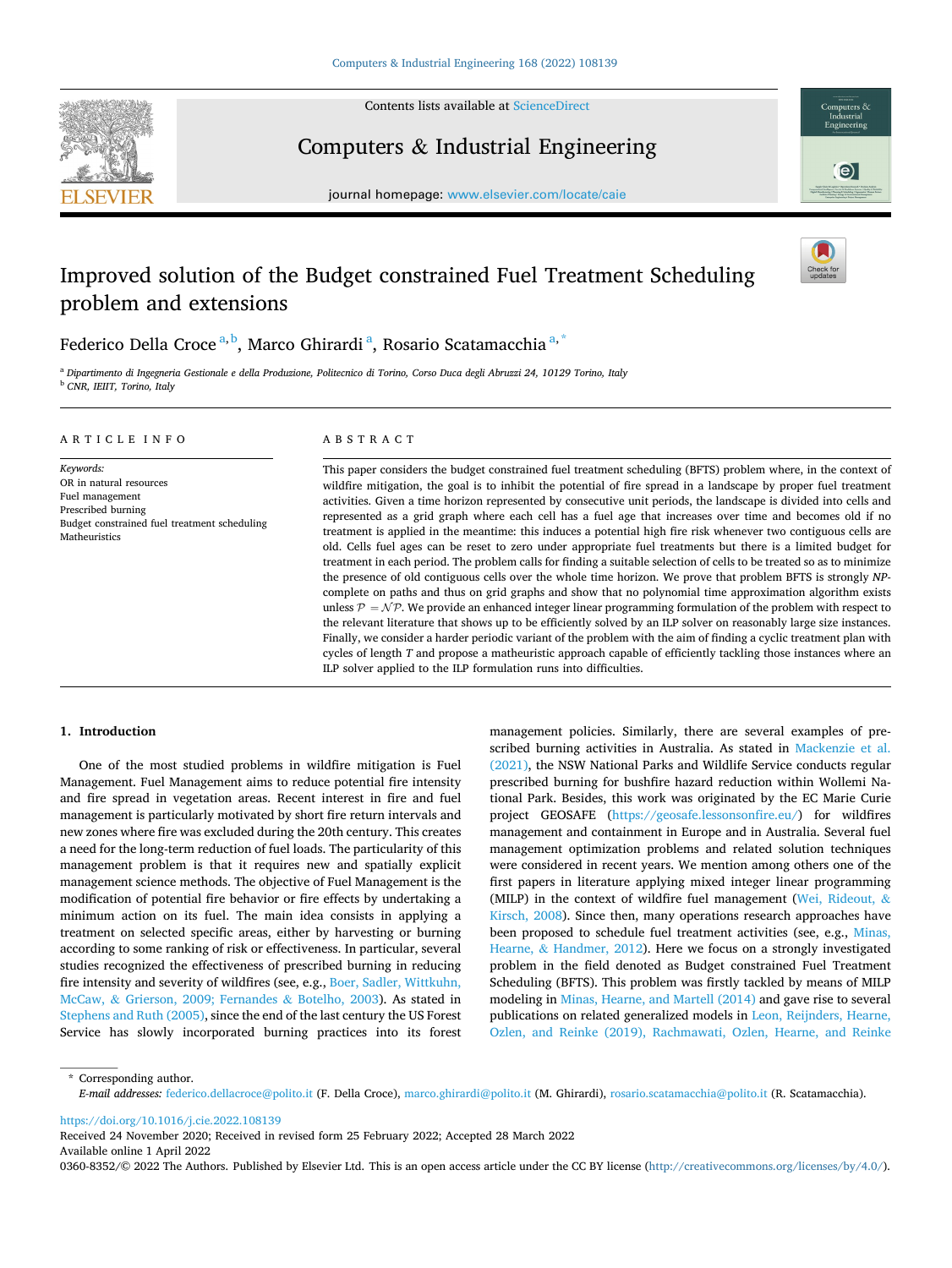(2018) and Rachmawati, Ozlen, Reinke, and Hearne (2016). We refer to the mentioned works for a discussion on the practical applications of the models. Some complexity and approximation findings on fuel treatment scheduling on graphs were discussed in Demange and Tanasescu (2015). The BFTS problem is a multi-period problem where the goal is to inhibit the potential of fire spread in a landscape by proper fuel treatment activities (such as prescribed burning). The landscape can be divided in cells for fuel treatments according to some features of interest (e.g. type of vegetation) or operational conditions. Each cell has a fuel age that increases over time. A cell becomes "old" if its fuel age gets larger than the inhibition period caused by a treatment. High fire risk may occur in the landscape whenever two contiguous vegetation areas are old. When a fuel treatment occurs, the fuel age of a cell is reset to zero. Also, fuel treatment activities have a cost and there is an available limited budget for treatments in each period. The problem calls for finding a suitable selection of the areas to be treated so as to minimize the presence of old contiguous areas over the whole time horizon. This problem can be typically represented by means of grid graphs where vertices represent areas and edges represent the connection between adjacent areas. Two areas may be connected not only in space but also according to other conditions such as prevailing wind directions.

In the following, we strongly refer to Minas et al. (2014), knowledge of which is assumed, with emphasis on the MILP model, the relevant applications, explanatory figures and problem parameter settings.

The main contributions of our work are summarized below.

- We first focus on the complexity status of BFTS on grid graphs, which is, to the authors' knowledge, still an open question, and we show that the decision version of BFTS on paths (and henceforth also on grid graphs) is strongly *NP*-complete. Then, we show that no polynomial time approximation algorithm exists for BFTS on paths unless  $P = NP$ .
- Next, we focus on the practical solvability of the problem. In the ILP formulations in Leon et al. (2019) and Minas et al. (2014), variables  $X_{it}$  indicate if area *i* is or not treated at time period *t* and variables  $O_{it}$ indicate if area *i* is or not old at time period *t*. In these formulations, however, big-*M* constraints are used. This may strongly limit the performance of MILP solvers in reaching optimal/suboptimal solutions. We show that a pair of alternative and much more simplified ILP formulations exists that avoids the need of big-*M* constraints. The best of these formulations when tested by means of MILP solver CPLEX 12.8 allows to optimally solve reasonably large size instances of the problem within limited CPU time.
- We consider also a new harder problem variant with periodic planning (hereafter denoted PBFTS) where the goal is to find a cyclic treatment plan with cycles of length *T* starting from an initial state to be determined. On this problem variant, CPLEX 12.8 applied to the proposed ILP starts running into difficulties with instances with 400 cells. Correspondingly, we propose a matheuristic approach in order to deal with larger size problems.
- We tested the effectiveness of the developed models and algorithms on a representative set of instances with up to 1225 cells.

The paper proceeds as follows. Section 2 provides the relevant notation for BFTS and discusses complexity and approximation issues. Section 3 presents enhanced ILP formulations both for BFTS and its periodic variant. Section 4 presents the proposed matheuristic approach and Section 5 provides the relevant related computational results both on BFTS and PBFTS. Section 6 concludes the paper with final remarks.

# **2. Notation and complexity analysis of BFTS**

In BFTS, a set *A* of areas (or cells) to be treated and a time horizon *T*  are given. For each area *i*, we denote by  $\phi_i$  the set of its adjacent areas, by  $a_i$  its initial fuel age and by  $\sigma_i$  its fuel age threshold value. The threshold  $\sigma$ <sup>*i*</sup> defines the number of periods, starting from the last treatment, after

which area *i* becomes old. In each period  $t = 1, \ldots, T$ , there are treatment costs for each area  $i$  denoted by  $c_{it}$  and a budget on fuel treatments denoted by  $b_t$ . The length of the time horizon typically depends on the specific growth of the considered landscape and generally is between 5 and 15 years, according to the application of interest. In this work, we consider  $T = 10$  as in previous relevant works from the literature. Yet, preliminary testing on other values of *T* in the range 5–15 showed that our models were not significantly affected in their performances.

Finally, we denote by  $w_{ti}$  the cost associated with the presence of two old adjacent areas *i* and *j* in period *t*. The problem calls for minimizing the weighted sum of old contiguous areas over the whole time horizon by a proper selection of the areas to treat without exceeding the available budget in each period.

BFTS can be modeled by means of grid graphs in some relevant applications. Typical representations of it are provided by the illustrative examples shown in Figs. 3–5 in Minas et al. (2014).

Here, we are interested in determining the computational complexity of the BFTS problem on this specific class of graphs or any related subclass. Let denote by BFTS-B the decision version of problem BFTS where we search for a feasible solution of BFTS so that the weighted sum of old contiguous areas does not exceed a given bound *B* within the whole time horizon *T*. We prove that BFTS-B is strongly *NP*-complete on paths (and consequently also on grid graphs) by reduction from the 3- PARTITION problem below which is well known to be *NP*-complete in the strong sense (Garey & Johnson, 1982).

# **3-PARTITION**

**INSTANCE:** Positive integers *n, K* and a set of integers  $S = \{s_1, \dots, s_{3n}\}\$ with  $\sum_{i=1}^{3n} s_i = nK$  and  $\frac{K}{4} < s_i < \frac{K}{2}$  for  $i = 1, ..., 3n$ .

QUESTION: Does there exist a partition  $\{S_1, \dots, S_n\}$  of S into 3-elements sets such that, for each *j*,  $\sum_{s_i \in S_j} s_i = K$ ?

# **Theorem 1**. *BFTS-B on paths is strongly NP-complete.*

**Proof**. We focus on a special case of problem BFTS-B where we search for a solution with no old contiguous areas, that is with  $B = 0$ . W.l.o.g we assume that all weights  $w_{tij}$  are one. Also, we have a path with 6*n* −1 vertices and consider  $T = n$ . The path is constituted by 3*n* vertices  $u_1, \dots$ *,*  $u_{3n}$  and  $3n-1$  vertices  $v_1, \dots, v_{3n-1}$  sequenced as follows:

 $u_1 - v_1 - u_2 - v_2 - \cdots - u_i - v_i - \cdots - u_{3n-1} - v_{3n-1} - u_{3n}$ 

All the  $6n-1$  vertices have zero initial age and an identical threshold  $\sigma$ equal to  $n-1$ . All  $u_i$  vertices correspond to elements  $s_i \in S$  of 3-PARTI-TION. These vertices have a treatment cost in each period equal to *si*.

The budget in each period is  $b =$  $\frac{\sum_{i=1}^{3n} s_i}{n} = K$ . All *v<sub>i</sub>* vertices have cost *b* + 1, thus these vertices can never be treated. Hence, to find a feasible solution with no old contiguous areas, all *ui* vertices must be treated in one of the periods  $1, \dots, n$  so that at period *T* when all  $v_i$  vertices are old, all  $u_i$  vertices are not old. Correspondingly, the sum of the treatment costs over the *n* periods is equal to the sum of all the *si* elements in 3- PARTITION, i.e.  $\sum_{i=1}^{3n} s_i = nK$ . Besides, the sum of the treatment costs in each period cannot exceed *K*. These conditions imply that this special case of BFTS-B has a solution if and only if 3-PARTITION has a solution: a solution of 3-PARTITION gives a solution of BFTS-B where the elements  $s_i$  in each subsets  $S_1, \dots, S_n$  indicate the associated vertices  $u_i$  to be treated in each period  $1, \dots, n$ . Likewise, as  $\frac{K}{4} < s_i < \frac{K}{2}$ for  $i = 1, \dots, 3n$ , a solution of BFTS-B must treat exactly three vertices in each period with treatment costs equal to *K*, thus providing a solution of 3-PARTITION. □ In terms of approximability, the strong NP-completeness result of

Theorem 1 rules out the existence of a fully polynomial time scheme for BFTS even on paths. However, we can prove a more general result that no polynomial time approximation algorithm exists for BFTS on paths unless  $P = \mathcal{NP}$ .

We say that an approximation algorithm for BFTS has a finite approximation ratio *ρ*⩾1 if it provides a solution value that is not larger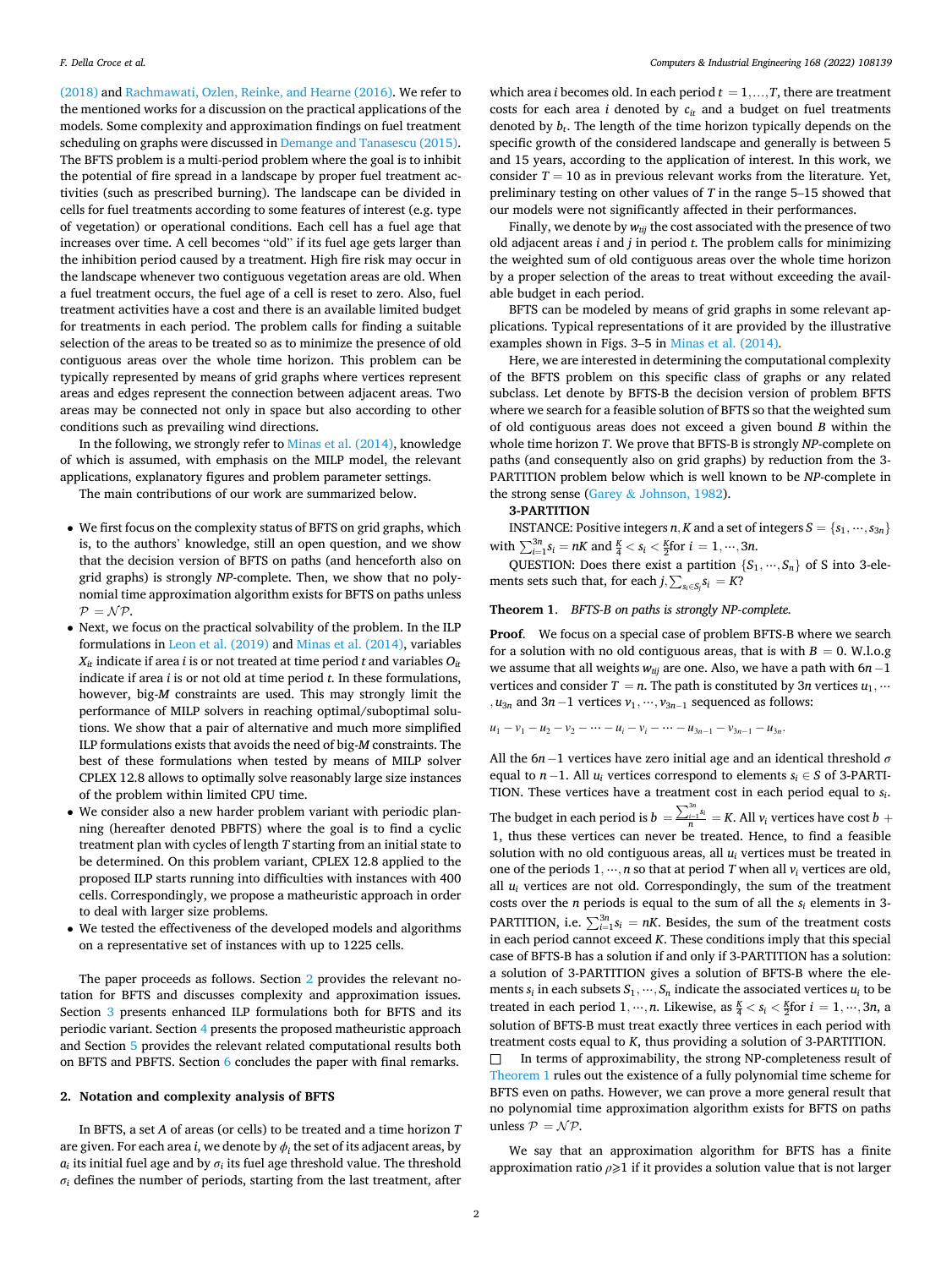than the product between  $\rho$  and the optimal solution value in any instance. Also, using the notation for 3-PARTITION, we recall the well known *NP*-complete PARTITION problem (Garey & Johnson, 1982) below.

# **PARTITION**

INSTANCE: Finite set *S* of *n* positive integers  $s_1, \dots, s_n$ .

QUESTION: Is there a subset *S*′ $\subseteq$ *S* such that  $\sum_{s_i \in S} s_i = \sum_{s_i \in S \setminus S} s_i = \sum_{s_i \in S} s_i$ 

 $\frac{i-1}{2}^{s_i}$ ?

By using a reasoning similar to the one in the proof of Theorem 1, we state the following theorem.

**Theorem 2**. *No polynomial time approximation algorithm exists for BFTS on paths unless*  $P = NP$ *.* 

**Proof**. For a given instance of PARTITION, we consider an instance of BFTS with unit weights  $w_{tij}$  and  $T = 2$ . We consider a path with *n* vertices  $u_1, \dots, u_n$  and  $n-1$  vertices  $v_1, \dots, v_{n-1}$  connected as follows:

 $u_1 - v_1 - u_2 - v_2 - \cdots - u_i - v_i - \cdots - u_{n-1} - v_{n-1} - u_n$ 

All the 2*n* −1 vertices have zero initial age and a unit fuel threshold. All  $u_i$  vertices have a treatment cost equal to  $s_i$  in each period, thus they correspond to elements  $s_i \in S$  of the instance of PARTITION. The budget in each period is  $b\,=\,$  $\sum_{i=1}^{n} s_i$  All  $v_i$  vertices have treatment cost  $b + 1$ , so

they cannot be treated and become old in the second period. If the given instance of PARTITION has a solution, we can treat the

vertices  $u_i$  associated with elements  $s_i \in S'$  in the first period, the remaining vertices *ui* in the second period (as in both periods the budget ∑*<sup>n</sup>* is  $\frac{\sum_{i=1}^{n}s_i}{2}$  and obtain a solution for BFTS with no old contiguous areas and

zero objective value.

Else, any optimal solution of the BFTS instance would induce at least two old contiguous areas, implying a positive objective function. Hence, a polynomial time approximation algorithm for BFTS would allow us to decide the PARTITION problem by checking if the approximate solution of BFTS is strictly positive. Obviously, this is not possible unless  $P =$  $N$ P.  $\Box$ 

Notice that the inapproximability result of Theorem 2 already applies for BFTS on paths with  $T = 2$  and unit  $w_{\text{tri}}$ .

# **3. Enhanced ILP formulations for BFTS**

We focus now on the practical solvability of BFTS. We introduce the following simplified ILP formulation that avoids the use of big-*M* constraints as in the model proposed in Minas et al. (2014) (Section 2). We consider binary variables  $x_{ti}$  equal to 1 iff area  $i \in A$  is treated at time *t* and binary variables  $z_{tii}$  equal to 1 if and only if two adjacent areas *i* and *j* are old in period *t*. Correspondingly, we obtain the following model denoted as  $M_1^{BFTS}$ :

$$
M_1^{BFTS}:
$$
  
minimize 
$$
\sum_{i=1}^{T} \sum_{i \in A_j \in \phi_i} w_{ij} z_{ij}
$$
 (1)

subject to

$$
\sum_{p=\max}^{t} x_{pi} + \sum_{p=\max}^{t} x_{pj} + z_{ij} \ge 1 \qquad \forall i \in A, j \in \phi_i, t = 1, ..., T:
$$
\n
$$
\{1; t - \sigma_i\} \qquad \{1; t - \sigma_j\}
$$
\n
$$
t > \max\{\sigma_i - a_i, \sigma_j - a_j\}
$$
\n
$$
(2)
$$

$$
\sum_{i\in A} c_{ti}x_{ti}\leq b_t \quad t=1,...,T
$$
\n(3)

$$
x_{ti} \in \{0, 1\} \quad \forall i \in A, t = 1, ..., T \tag{4}
$$

$$
z_{tij} \in \{0, 1\} \quad \forall i \in A, j \in \phi_i, t = 1, ..., T.
$$
 (5)

The objective function (1) minimizes the weighted sum of old adjacent areas over the whole time horizon. Constraints (2) detect the presence of old adjacent cells *i, j* in period *t*: if in the relevant periods both areas *i* and *j* are not treated (i.e. all the related variables *x* are equal to zero), then we have  $z_{tij} = 1$ ; else we have  $z_{tij} = 0$  given the objective function (1). Constraints (3) represent the budget constraints for each period  $t = 1, ..., T$ . Constraints (4) and (5) define the domain of the variables. We point out that variables  $z_{tij}$  could be defined as nonnegative continuous variables, namely  $z_{\text{tri}} \geq 0$ , as variables  $z_{\text{tri}}$  are set to either 0 or 1 in any optimal solution due to constraints (2) and the objective function  $(1)$ . Notice also that model  $M_1^{BFTS}$  can be seen as a variant of the set covering problem. This formulation considerably enhances the MILP model for BFTS proposed in Minas et al. (2014). As illustrated in our computational tests (see Section 5), a MILP solver launched on model  $M_1^{BFTS}$  already provides better performances than the reference model from the literature.

In model  $M_{B}^{BFTS}$ , we notice that, for any given area *k*, the sum  $\sum^{t}$  $\sum_{p=\max\{1;t-\sigma_k\}}^{t} x_{pk}$  has to be repeated each time the area is considered in constraints (2). This may induce a large number of nonzero coefficients in the constraint matrix whenever the value of each threshold  $\sigma_i$  and the overall number of adjacent areas are not small. Generally speaking, a large number of nonzero coefficients may affect the performance of a MILP solver launched on model  $M_1^{BFTS}$ . Hence, we propose an alternative ILP formulation where we replace each sum  $\sum_{p=\max\{1; t-\sigma_k\}}^{t} x_{pk}$  in constraints (2) with one auxiliary binary variable  $y_{ik}$  equal to 1 if area *k* is young at time *t* or equal to 0 if area *k* is old at time *t*. This condition is ensured by introducing an additional constraint  $\sum_{p=\max\{1;t-\sigma_k\}}^t x_{pk} - y_{tk} \ge 0$ . The constraint states if no treatment occurs for area *k* in the relevant periods up to *t*, then the area will be old, i.e.  $y_{tk}$  = 0. Correspondingly, we obtain the following model  $M_2^{BFTS}$ :

$$
M_2^{BFTS}:
$$
  
minimize 
$$
\sum_{t=1}^{T} \sum_{i \in A_j \in \phi_i} w_{tij} z_{tij}
$$
 (6)

subject to

$$
y_i + y_{ij} + z_{ij} \ge 1 \quad \forall i \in A, j \in \phi_i, t = 1, ..., T:
$$
  
\n
$$
t > \max{\{\sigma_i - a_i, \sigma_j - a_j\}}
$$
\n(7)

$$
\sum_{\substack{p=\max\\(1:i-a_i)}}^t x_{pi} - y_{ni} \geq 0 \quad \forall i \in A, t = 1, ..., T : t > \sigma_i - a_i
$$
\n
$$
(8)
$$

$$
\sum_{i\in A} c_{ii}x_{ii} \leq b_t \quad t = 1,...,T
$$
\n(9)

$$
y_{ii}, x_{ii} \in \{0, 1\} \quad \forall i \in A, t = 1, ..., T
$$
 (10)

$$
z_{tij} \in \{0, 1\} \quad \forall i \in A, j \in \phi_i, t = 1, ..., T.
$$
\n(11)

The computational tests on reference instances from the literature (see Section 5) show that model  $M_2^{BFTS}$  provides better performances than model  $M_1^{BFTS}$ .

For the sake of exposition, from now on we refer only to model  $M_2^{BFTS}$ in the description of problem variants and of the matheuristic approach presented in Section 4. However, we remark that the same analysis can be easily extended to model  $M_1^{BFTS}$  as well.

#### *3.1. Periodic BFTS*

From a practical point of view, it might be of interest for the de-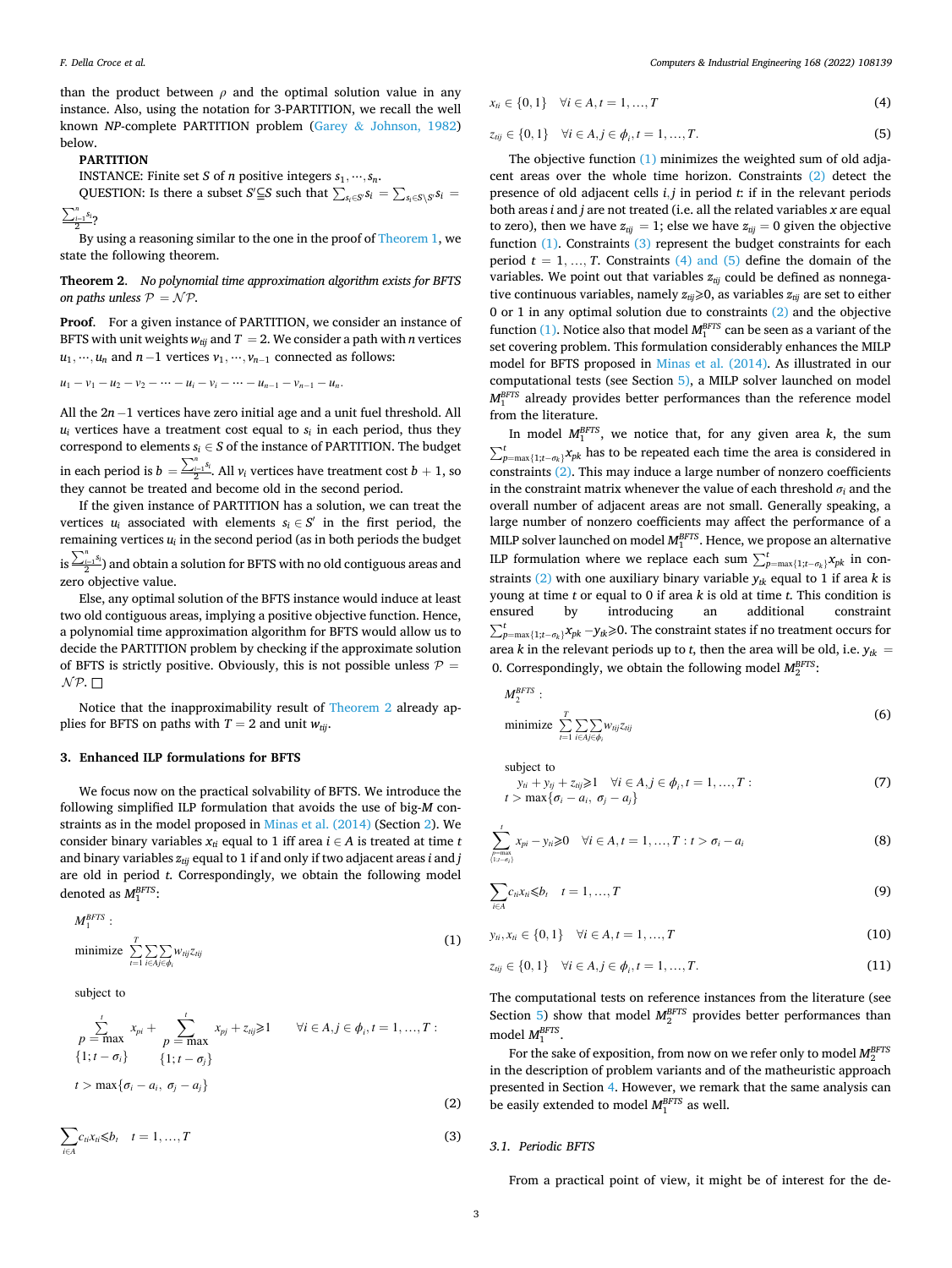cisions makers to define periodic policies for fuel management. This motivates us to consider a new problem variant with periodic planning, here denoted as PBFTS. The goal is to find a continuously repeatable treatment plan with cycles of length *T* starting from an initial state to be determined. In this variant we assume that the initial ages  $a_i$  are set to zero. To handle periodicity, we replace constraints (8) in model *MBFTS* 2 with the following constraints:

$$
\sum_{p=t-\sigma_i}^{t} x_{pi} - y_{ni} \ge 0 \quad \forall i \in A, t = 1, ..., T : t - \sigma_i \ge 1
$$
 (12)

$$
\sum_{p=1}^{t} x_{pi} + \sum_{p=T+t-\sigma_i}^{T} x_{pi} - y_{ni} \ge 0 \quad \forall i \in A, t = 1, ..., T: t - \sigma_i < 1.
$$
 (13)

and denote the corresponding model as  $M_2^{PBFTS}$ . Similarly to constraints (8), constraints (12) state that if  $t > \sigma_i$ , then the fact that area *i* is old or not in period *t* depends on the presence of treatments in periods  $t - \sigma_i, \ldots,$ *t*. If instead  $t \leq \sigma_i$ , also periods from the preceding cycle have to be considered according to constraints (13).

## **4. A matheuristic algorithm**

Computational tests on problem PBFTS (see Section 5) show that the addition of periodicity makes the problem much more challenging so that already for several instances with 100 cells, the considered ILP solver (CPLEX 12.8) applied to model *MPBFTS* 2 fails to reach an optimal solution within 1800 s of CPU time, denoting the need of a heuristic algorithm: to this extent, we propose a matheuristic approach.

Matheuristics are methods that attracted the attention of the community of researchers (see for instance Ball, 2011; Della Croce, Grosso, & Salassa, 2013), giving rise to an impressive amount of research in recent years. We mention applications of matheuristics on routing (Macrina, Laporte, Guerriero, & Di Puglia Pugliese, 2019), packing (Martinez-Sykora, Alvarez-Valdes, Bennell, Ruiz, & Tamarit, 2017), rostering (Doi, Nishi, & Voss, 2018) and machine scheduling (Della Croce, Grosso, & Salassa, 2014) just to cite a few of them. Matheuristics rely on the general idea of exploiting the strength of both metaheuristic algorithms and exact methods. Here, the proposed matheuristic algorithm is based on an overarching neighborhood search approach with an intensification search phase realized by a MILP solver. The proposed MILP formulation for BFTS and PBFTS constitutes a backbone model generalizable also to the variants presented in Leon et al. (2019), Minas et al. (2014), Rachmawati et al. (2018) and Rachmawati et al. (2016). We cite, among others, the possible request of having no adjacent areas treatment in the same time period and minimal or maximal periods of time between two treatments of the same areas.

The proposed matheuristic algorithm relies on computing an initial solution from the optimal solution of the linear relaxation of  $M_2^{PBFTS}$ , denoted as  $M_2^{PBFTS-REL}$ . Then, a local search procedure is applied to improve the incumbent solution. Both the initial solution and the improvement procedure can be also applied to BTFS without major modifications: what changes is just the underlying model used by the algorithms.

The main idea of the initial solution procedure (denoted as Algorithm 1) is to handle  $M_2^{PBFTS-REL}$  by iteratively setting to 0 or 1 variables  $x_{it}$ , until all of them have been fixed. The algorithm begins from the first time period and sets at most *K* fractional variables (the ones with the highest value in the current optimal solution), without exceeding the budget of the period. After,  $M_2^{PBFTS-REL}$  is solved again until all variables are integer. Then, we move to the next time period and the same procedure applies.

The detailed steps of the procedure are summarized as follows. The inputs (Line 1) are value *K* and model  $M_2^{PBFTS-REL}$ . At first, the current time period is  $t_{curr} = 1$ , the budget  $B_t = b_t$  for each time period *t*, and the sets  $\Phi_0$  and  $\Phi_1$  of indices  $(t, i)$  of the  $x_i$  variables set to 0 or 1 are empty (Line 2). Then, we solve the linear relaxation of the model, retrieving the initial solution  $\overline{X}$  (Line 3). The main cycle (Lines 4–28) is iterated until  $\overline{X}$ becomes integer. In Lines 5–13, we fix to 0 or 1 any (not yet constrained) variable  $\bar{x}_t$  assuming an integer value in solution  $\bar{X}$ . Any time a variable is set to 1, the remaining budget of the period is updated accordingly (Line 11). In Lines 14–26, we fix to 1 (at most) the largest  $K$  variables  $x_{it}$ , with  $t = t_{curr}$ . In particular, variable  $x_{it}$  can be fixed to 1 only if there is sufficient remaining budget in the current time period (Lines 20–22). All variables whose cost exceeds the current budget are set to 0 (Lines 23–24). The cycle ends when all variables of time period  $t_{curr}$  have been inserted in  $Φ$ <sub>0</sub> or  $Φ$ <sub>1</sub> (Lines 16–18). Then, model  $M_2^{PBFTS-REL}$  is solved again with the additional constraints on the fixed variables (Line 27) and the process is iterated.

|  | Algorithm 1. |  |  | Initial solution. |
|--|--------------|--|--|-------------------|
|--|--------------|--|--|-------------------|

|     | 1: INPUT: The maximum number of variables fixed at each iteration $K$ , model                                              |
|-----|----------------------------------------------------------------------------------------------------------------------------|
|     | $M_2^{PBFTS-REL}$ .                                                                                                        |
|     | 2: Set $t_{curr} = 1$ ; $\Phi_0 = \Phi_1 = \emptyset$ ; $B_t = b_t, t \in 1, , T$                                          |
|     | 3: Solve $M_2^{PBFTS-REL}$ . Let $\overline{X}$ be the solution.                                                           |
|     | 4: while solution $\overline{X}$ is not integer do                                                                         |
| 5:  | for all $(t, i)$ indices such that $t \geq t_{curr}$ ; $(t, i) \notin \Phi_0$ ; $(t, i) \notin \Phi_1$ do                  |
| 6:  | if $\overline{x}_{ti} = 0$ then                                                                                            |
| 7:  | $\Phi_0 = \Phi_0 + (t, i)$                                                                                                 |
| 8:  | end if                                                                                                                     |
| 9:  | if $\bar{x}_{ti} = 1$ then                                                                                                 |
| 10: | $\Phi_1 = \Phi_1 + (t, i)$                                                                                                 |
| 11: | $B_t = B_t - c_{ti}$                                                                                                       |
| 12: | end if                                                                                                                     |
| 13: | end for                                                                                                                    |
| 14: | for <i>count</i> = $1, \dots, K$ do                                                                                        |
| 15: | Let <i>i</i> be the index corresponding to the highest $\overline{x}_{t_{corr}}$ such that $(t_{curr}, i) \notin \Phi_0$ , |
|     | $(t_{curr}, i) \notin \Phi_1$ .                                                                                            |
| 16: | <b>if</b> there is no such an index <b>then</b>                                                                            |
| 17: | $t_{curr} = t_{curr} + 1;$                                                                                                 |
| 18: | break for                                                                                                                  |
| 19: | end if                                                                                                                     |
| 20: | if $B_{t_{corr}} \geq c_{t_{corr},i}$ then                                                                                 |
| 21: | $\Phi_1 = \Phi_1 + (t_{curr}, i)$                                                                                          |
| 22: | $B_{t_{corr}} = B_{t_{corr}} - c_{t_{corr},i}$                                                                             |
| 23: | else                                                                                                                       |
| 24: | $\Phi_0 = \Phi_0 + (t_{curr}, i)$                                                                                          |
| 25: | end if                                                                                                                     |
| 26: | end for                                                                                                                    |
| 27: | Solve again $M_2^{PBFTS-REL}$ , adding constraints $x_{ti} = 0$ for all $(t, i) \in \Phi_0$ and $x_{ti} = 1$               |
|     | for all $(t, i) \in \Phi_1$ . Let again $\overline{X}$ be its optimal solution.                                            |
|     | 28: end while                                                                                                              |
|     | 29: OUTPUT: the feasible (integer) solution X.                                                                             |
|     |                                                                                                                            |

The matheuristic improvement procedure (denoted as Algorithm 2) starts with the solution found by Algorithm 1 and iteratively improves the solution with a neighborhood search approach. Each iteration explores the neighborhood by considering a subproblem where all variables related to a subset of time periods have to be optimized, while the remaining variables are fixed to the value they have in the current solution. The neighborhood size is variable, beginning with a smaller number of periods, which is increased when a complete exploration of the neighborhood has been performed without finding any improvement.

More in details, the procedure requires an integer solution  $\overline{X}$  and the initial and final neighborhood size *T<sub>init</sub>* and *T<sub>final</sub>* (Line 1). The main cycle (Lines 3–21) reoptimizes at each iteration a subset of the current solution, creating a subproblem with a consecutive number of  $T_{dim} < T$  periods, with  $T_{dim}$  ranging from  $T_{init}$  to  $T_{final}$ . The cycle begins setting  $t_{min}$  = 1 and  $t_{\text{impr}} = T$  (Line 3), where  $t_{\text{min}}$  is the initial period to be reoptimized and *t<sub>impr</sub>* is the period when the neighborhood exploration should end. Then, an internal cycle is repeated while  $t_{min} \neq t_{impr}$  (Lines 4–20). Here, all the  $x_{it}$  variables, with *t* in the interval  $[t_{min}, t_{min} + T_{dim} - 1]$ , are the variables to be reoptimized. Notice that, when the second limit exceeds *T*, the reoptimization interval resumes from time 1 implementing a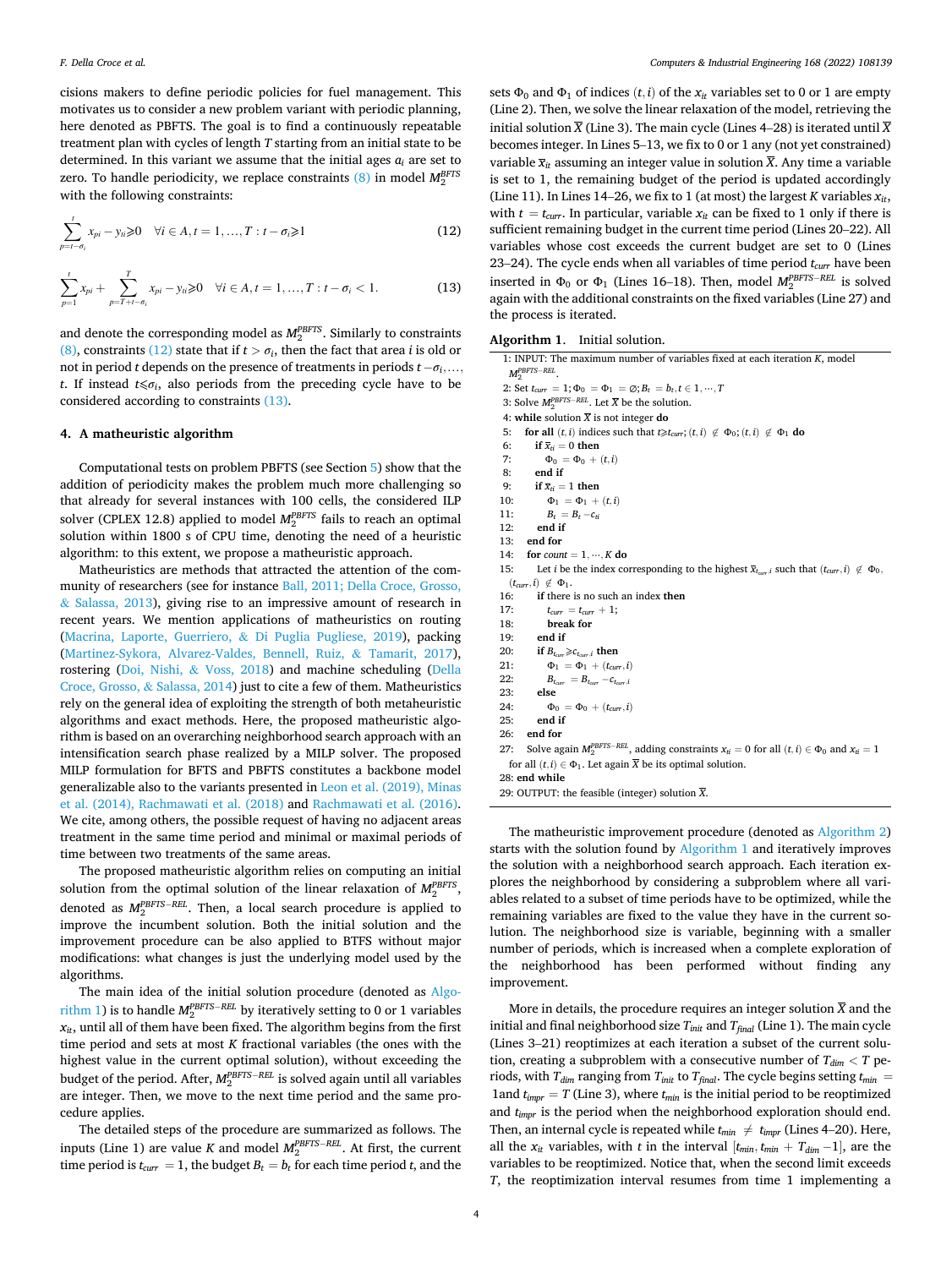cycling neighborhood, thus becoming  $[t_{min}, T] \cup [1, t_{min} + T_{dim} - T - 1]$ . All variables not belonging to the reoptimization interval are fixed to the value they already have in the current solution (Lines 5–10). The model is then solved to optimality, where, if the new solution  $\overline{X}$  (with objective value  $OF(\overline{X})$ ) is better than the previous one,  $t_{impr}$  is updated (Lines 11–15). Note that at each iteration the optimal solution of the reoptimization problem cannot be worse than the current solution (the latter still being a feasible solution for the new model). Then, a new neighborhood is obtained by increasing  $t_{min}$ , or by setting the parameter back to 1 if *T* has been reached (Lines 16–19).

**Algorithm 2**. Matheuristic Improvement Procedure.

| 1: INPUT: an initial solution $\overline{X}$ , initial and final neighborhood size $T_{init}$ and $T_{final}$ ,            |
|----------------------------------------------------------------------------------------------------------------------------|
| model $ILP = M_2^{PBFTS}$ .                                                                                                |
| 2: for $T_{dim} = T_{init}, \dots, T_{final}$ do                                                                           |
| Set $t_{min} = 1$ , $t_{impr} = T$ do<br>3:                                                                                |
| while $t_{min} \neq t_{impr}$ do<br>4:                                                                                     |
| 5:<br>Consider model ILP (without any additional constraint)                                                               |
| 6:<br>if $t_{min} + T_{dim} - 1 \leq T$ then                                                                               |
| Add to ILP constraints $x_{ti} = \overline{x}_{ti}$ for all t such that $t < t_{min}$ or $t > t_{min} + T_{dim} - 1$<br>7: |
| 8:<br>else                                                                                                                 |
| Add to ILP constraints $x_{ti} = \overline{x}_{ti}$ for all t such that $t_{min} + T_{dim} - T - 1 < t < t_{min}$<br>9:    |
| end if<br>10:                                                                                                              |
| $O_{last} = OF(X)$<br>11:                                                                                                  |
| 12:<br>Optimally solve model $ILP$ , retrieving the new solution $X$                                                       |
| if $OF(X) < Olast$ then<br>13:                                                                                             |
| 14:<br>$t_{impr} = t_{min}$                                                                                                |
| end if<br>15:                                                                                                              |
| 16:<br>$t_{\min} = t_{\min} + 1$                                                                                           |
| if $t_{min} > T$ then<br>17:                                                                                               |
| 18:<br>$t_{min} = 1$                                                                                                       |
| end if<br>19:                                                                                                              |
| 20:<br>end while                                                                                                           |
| $21:$ end for                                                                                                              |
| 22: OUTPUT: the improved solution X.                                                                                       |

#### **5. Computational results**

We focused on grid graphs and generated instances according to the scheme proposed in Minas et al. (2014) that we describe in the following. We considered graphs with 25, 100, 225, 400, 900 and 1225 cells where each fuel age threshold  $\sigma_i$  is randomly selected among 4, 8, or 12 years and each fuel age *ai* is randomly selected between 1 and 12 years. The time horizon *T* is 10 years. Each cell is connected with three neighboring cells by considering north-westerly prevailing wind direction, as indicated in Minas et al. (2014). Objective function weights and cells treatment costs are constant ( $w_{tij} = c_{ti} = 1$  for all  $t = 1, \dots, T$  and  $i \in A$ ). Each budget value  $b_t$  is equal to 5% of the total treatment cost of all the cells, as considered in the most difficult instances in Minas et al. (2014). A second instance type has been then generated, considering both weights and treatment costs as random integer numbers uniformly distributed in [1*,*20]. For each of the two instance types and 6 landscape size we generated 10 instances, for a total of 120 different instances. All tests have been run using MILP solver CPLEX 12.8 running on an Intel i5 CPU @ 3.0 GHz with 16 GB of RAM, within a time limit of 1800 s.

In the first computational tests, we considered for the non periodic

| BFTS instances with constant costs and weights. |  |  |
|-------------------------------------------------|--|--|
|-------------------------------------------------|--|--|

version of the problem (BFTS) the model in Minas et al. (2014) and our models  $M_1^{BFTS}$  and  $M_2^{BFTS}$ . In Table 1, we report the performances of the models on the instances with constant costs and weights. For each landscape size, we report the average solution value (column "Average Sol. Value"), the average CPU time in seconds (column "Average Time"), and the number of instances, out of 10, solved to optimality with each model (column "Opt"). In all tables, bold entries highlight the best average solution value for each landscape size. The results illustrate that the model proposed in Minas et al. (2014) is not capable of solving to optimality any of the instances with 400 or more cells. Model  $M_1^{BFTS}$  is able to solve to optimality all the instances up to 400 nodes, while model  $M_2^{BFTS}$  exhibits much better performances and reaches all optimal solutions within the time limit. A possible explanation on the improved performances of the latter model is that in all instances the number of nonzero coefficients in model  $M_2^{BFTS}$  is more than halved (on average) with respect to model  $M_1^{BFTS}$ .

The same tests have been repeated for the instances with variable costs and weights. The results are summarized in Table 2. The model proposed in Minas et al.  $(2014)$  (adapted by adding weights  $w_{\text{tri}}$  in the objective function) is capable of solving to optimality all the instances only for the landscapes with 25 and 100 cells. The proposed models are able to solve all the instances up to 225 cells. Again, the best performing model is  $M_2^{BFTS}$ , able to solve all instances but 3 in the given time limit (one each for the 400, 900 and 1225 cells sets). Notice also that in the latter instances model  $M_2^{BFTS}$  computes almost optimal solutions. The optimality gap 1 −  $\frac{LB}{UB}$  between the solution value *UB* and the lower bound *LB* computed within the time limit is always very low (respectively equal to 0*.*01%*,* 0*.*03%*,* 0*.*01% in the instances with 400, 900 and 1225 cells). Considering that 117 out of 120 instances are already optimally solved by the model, the matheuristic has not been tested on the non periodic case.

We then considered the same 120 instances in the context of periodic planning and benchmarked the proposed matheuristic against model  $M_2^{PBFTS}$ . The CPU time limit was again 1800 s. The matheuristic have been tested with several configurations: in the procedure for the initial solution we tested *K* ranging from 1 to 100, while in the improvement procedure the interval  $T_{init} - T_{final}$  was ranging, with different combinations, from 2 to 6. The results presented here refer to the settings  $K =$ 20,  $T_{init} = 4$ ,  $T_{end} = 5$ , which guarantee a good trade-off between running times and solution quality.

The results for the instances with constant costs and weights are reported in Table 3. The table also includes the average optimality gaps in percentage value (column "Average Gap (%)"), where we consider the *LB* values computed by model  $M_2^{PBFTS}$ . In general, the presence of a periodic planning makes the instances harder to solve. In fact, the proposed model does not obtain all optimal solutions and is outperformed, in terms of solution quality, by the matheuristic on large instances with 400, 900 and 1225 cells. Notice that the matheuristic considerably reduces the optimality gaps of model  $M_2^{PBFTS}$  (by more than 10% on average) in the instances with 900 and 1225 cells.

As in Table 3, we present in Table 4 the results for the periodic planning on the instances with variable costs and weights. Again, the model is not able to optimally solve the largest instances within the time

| Model in Minas et al. (2014) |                    |              |     |                    | Model $M_1^{BFTS}$ | Model $M_2^{BFTS}$ |                    |              |     |
|------------------------------|--------------------|--------------|-----|--------------------|--------------------|--------------------|--------------------|--------------|-----|
| Landscape Size               | Average Sol. Value | Average Time | Opt | Average Sol. Value | Average Time       | Opt                | Average Sol. Value | Average Time | Opt |
| $25(5 \text{ by } 5)$        | 113.7              | $1.2\,$      | 10  | 113.7              | < 0.1              | 10                 | 113.7              | < 0.1        | 10  |
| $100(10 \text{ by } 10)$     | 360.2              | 40.9         | 10  | 360.2              | 3.1                | 10                 | 360.2              | 1.3          | 10  |
| $225(15 \text{ by } 15)$     | 925.7              | 770.5        |     | 925.7              | 68.7               | 10                 | 925.7              | 7.3          | 10  |
| 400 (20 by 20)               | .645.6             | 1.800.0      | 0   | 1.640.5            | 362.7              | 10                 | 1.640.5            | 38.2         | 10  |
| 900 (30 by 30)               | 4,766.8            | 1.800.0      | 0   | 3.936.1            | 1.800.0            | 0                  | 3.809.9            | 282.4        | 10  |
| 1,225 (35 by 35)             | 6.811.5            | 1.800.0      | 0   | 6.027.7            | 1.800.0            | 0                  | 5.257.4            | 867.9        | 10  |
|                              |                    |              |     |                    |                    |                    |                    |              |     |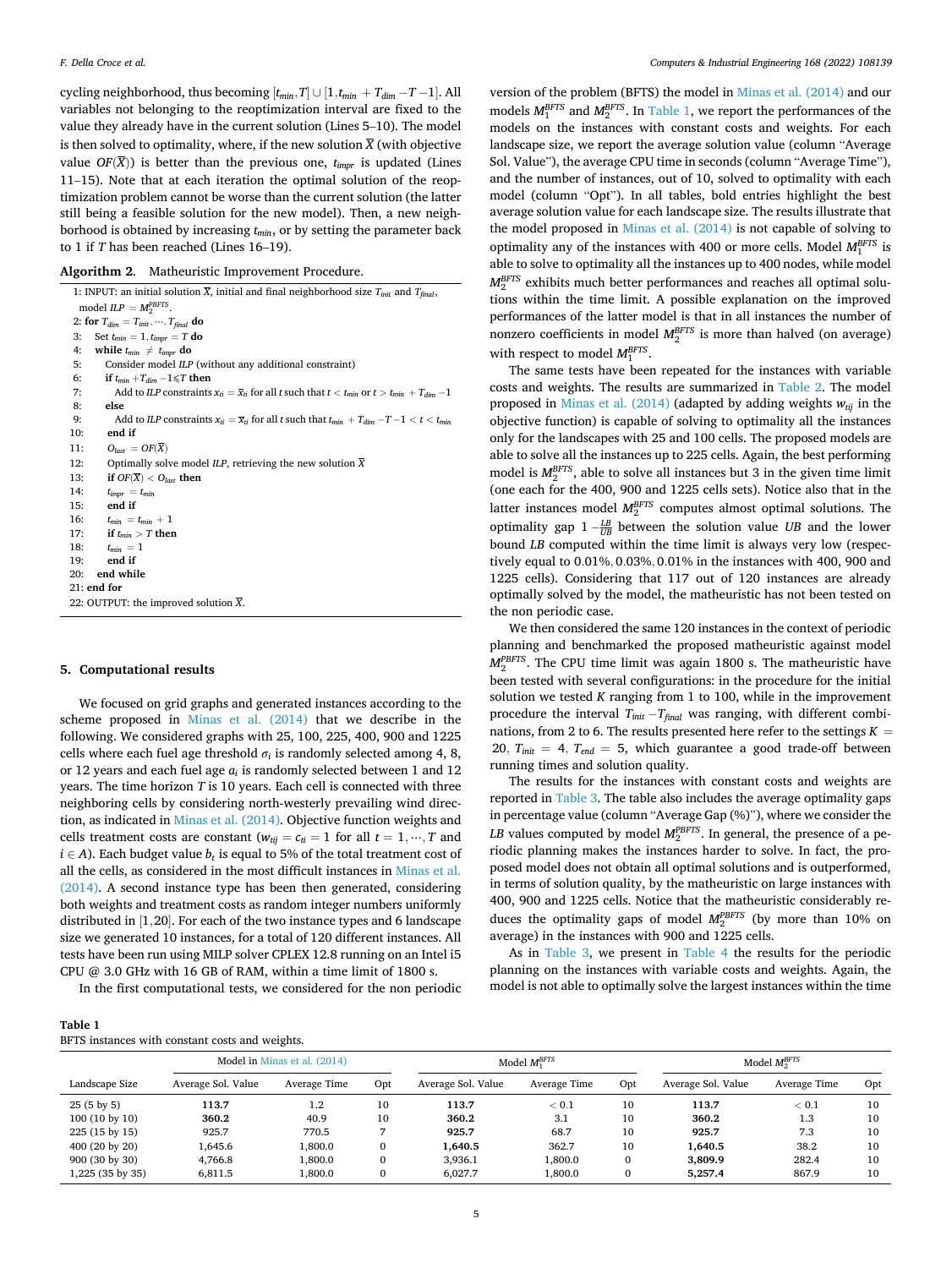#### **Table 2**

BFTS instances with variable costs and weights.

| Model in Minas et al. (2014) |                    |              |     |                    | Model $M_1^{BFTS}$ | Model $M_2^{BFTS}$ |                    |              |     |
|------------------------------|--------------------|--------------|-----|--------------------|--------------------|--------------------|--------------------|--------------|-----|
| Landscape Size               | Average Sol. Value | Average Time | Opt | Average Sol. Value | Average Time       | Opt                | Average Sol. Value | Average Time | Opt |
| $25(5 \text{ by } 5)$        | 590.2              | < 0.1        | 10  | 590.2              | < 0.1              | 10                 | 590.2              | < 0.1        | 10  |
| $100(10 \text{ by } 10)$     | .468.0             | 270.2        | 10  | 1.468.0            | 22.9               | 10                 | 1.468.0            | 27.7         | 10  |
| $225(15 \text{ by } 15)$     | 3,323.3            | 1,539.0      |     | 3.320.4            | 189.5              | 10                 | 3.320.4            | 219.4        | 10  |
| 400 (20 by 20)               | 6.191.5            | 1.800.0      | 0   | 6.175.1            | 885.7              | 8                  | 6.175.1            | 695.0        |     |
| 900 (30 by 30)               | 20.430.9           | 1.800.0      | 0   | 14.756.9           | 1.193.5            |                    | 14.756.1           | 1.041.8      |     |
| 1,225 (35 by 35)             | 32,824.4           | 1.800.0      |     | 21.027.3           | 1,424.4            |                    | 21.026.5           | 1.104.8      |     |

# **Table 3**

#### PBFTS instances with constant costs and weights.

|                          | Model $M_2^{PBFTS}$ |              |                 |              |                    | Matheuristic algorithm |                 |  |  |
|--------------------------|---------------------|--------------|-----------------|--------------|--------------------|------------------------|-----------------|--|--|
| Landscape Size           | Average Sol. Value  | Average Time | Average Gap (%) | Opt          | Average Sol. Value | Average Time           | Average Gap (%) |  |  |
| $25(5 \text{ by } 5)$    | 166.1               | 0.5          | 0.00            | 10           | 166.5              | 0.1                    | 0.22            |  |  |
| $100(10 \text{ by } 10)$ | 519.5               | 916.0        | 0.15            |              | 520.2              | 6.4                    | 0.29            |  |  |
| 225 (15 by 15)           | 1,340.2             | 1,800.0      | 0.69            | $\mathbf{0}$ | 1.342.2            | 20.9                   | 0.84            |  |  |
| 400 (20 by 20)           | 2,347.9             | 1,800.0      | 1.08            | $\mathbf{0}$ | 2.347.4            | 64.9                   | 1.07            |  |  |
| 900 (30 by 30)           | 7,151.8             | 1,800.0      | 15.37           | 0            | 5.426.6            | 360.6                  | 1.37            |  |  |
| 1,225 (35 by 35)         | 9,035.3             | 1,800.0      | 11.24           | $\mathbf{0}$ | 7.483.9            | 775.3                  | 1.20            |  |  |

#### **Table 4**

PBFTS instances with variable costs and weights.

|                          | Model $M_2^{PBFTS}$ |              |                 |              |                    | Matheuristic algorithm |                 |  |  |
|--------------------------|---------------------|--------------|-----------------|--------------|--------------------|------------------------|-----------------|--|--|
| Landscape                | Average Sol. Value  | Average Time | Average Gap (%) | Opt          | Average Sol. Value | Average Time           | Average Gap (%) |  |  |
| $25(5 \text{ by } 5)$    | 849.4               | 0.1          | 0.00            | 10           | 850.1              | 0.2                    | 0.10            |  |  |
| $100(10 \text{ by } 10)$ | 2.399.1             | 1.052.5      | 0.21            | ь            | 2.409.9            | 9.7                    | 0.66            |  |  |
| 225 (15 by 15)           | 5.754.9             | 1.647.1      | 0.70            |              | 5.769.1            | 38                     | 0.96            |  |  |
| 400 (20 by 20)           | 10.822.8            | 1,800.0      | 1.23            | 0            | 10.853.4           | 105.1                  | 1.50            |  |  |
| 900 (30 by 30)           | 25,347.8            | 1,800.0      | 3.91            | $\mathbf{0}$ | 25,077.5           | 490.9                  | 2.88            |  |  |
| 1,225 (35 by 35)         | 45,109.6            | 1,800.0      | 12.14           | $\mathbf{0}$ | 35,241.5           | 1.043.8                | 2.51            |  |  |

limit, and the matheuristic algorithm outperforms it in terms of solution quality for the largest landscapes (900 and 1225 cells).

# **6. Conclusions and future directions**

In this work, we proposed new mathematical models and a matheuristic approach for the Budget constrained Fuel Treatment Scheduling Problem, a well-known optimization problem in fuel management. We evaluated the effectiveness of the developed models and algorithms on a large set of instances from the literature and for a problem variant with periodic planning. In our algorithmic developments, we also investigated a tailored column generation approach. We decomposed model  $M_{2}^{\rm BFTS}$  by considering all possible feasible treatment plans of the areas in each period  $t = 1, \ldots, T$ . This induced a number of plans that was possibly exponential in the number of areas. Correspondingly, for each period *t*  we defined a pricing problem to compute feasible treatment plans. The choice of treatment plan *s* in period *t* was associated with a binary variable  $\alpha_s^t$  in a master problem containing also variables  $y_{ti}, z_{tij}$  and without variables  $x_{ti}$ . However, computational tests on small instances showed that solving the linear relaxation of the master problem did not require negligible computational times due to the presence of variables  $y_t$  and  $z_{tij}$ . Thus, the use of such a column generation approach does not seem a viable option for BFTS. In future research, it would be worthy to consider further generalizations of the problem, in order to identify better fits with real-life scenarios. In this respect, extensions of the ILP models proposed in Minas et al. (2014) were considered in Leon et al. (2019), Rachmawati et al. (2018) and Rachmawati et al. (2016). Interestingly, our approaches can be easily adapted to most of these extensions as mentioned in the Introduction. In addition, requirements to preserve the fauna habitat could be taken into account in deriving fuel

management strategies. For instance, an area can be treated in a given period only if the present fauna could move to a sufficient number of adjacent areas with a suitable habitat. Finally, here we sticked to the use of landscapes divided into a grid of square cells as assumed in the work of Minas et al. (2014) but our approach is extendable to any landscape that can fit into a network representation.

# **Declaration of Competing Interest**

The authors declare that they have no known competing financial interests or personal relationships that could have appeared to influence the work reported in this paper.

# **Acknowledgement**

This work was funded by the GEO-SAFE project and the EU Horizon2020 RISE programme, grant agreement No. 691161.

### **References**

- [Ball, M. O. \(2011\). Heuristics based on mathematical programming.](http://refhub.elsevier.com/S0360-8352(22)00209-1/h0005) *Surveys in Operation [Research and Management Science, 16](http://refhub.elsevier.com/S0360-8352(22)00209-1/h0005)*, 21–38.
- [Boer, M. M., Sadler, R. J., Wittkuhn, R. S., McCaw, L., & Grierson, P. F. \(2009\). Long-term](http://refhub.elsevier.com/S0360-8352(22)00209-1/h0010)  [impacts of prescribed burning on regional extent and incidence of wildfires-evidence](http://refhub.elsevier.com/S0360-8352(22)00209-1/h0010)  [from 50 years of active fire management in sw australian forests.](http://refhub.elsevier.com/S0360-8352(22)00209-1/h0010) *Forest Ecology and [Management, 259](http://refhub.elsevier.com/S0360-8352(22)00209-1/h0010)*(1), 132–142.
- [Della Croce, F., Grosso, A., & Salassa, F. \(2013\). Matheuristics: embedding MILP solvers](http://refhub.elsevier.com/S0360-8352(22)00209-1/h0015)  [into heuristic algorithms for combinatorial optimization problems. In P. Siarry \(Ed.\),](http://refhub.elsevier.com/S0360-8352(22)00209-1/h0015)  *[Heuristics: theory and applications](http://refhub.elsevier.com/S0360-8352(22)00209-1/h0015)* (pp. 31–52). Nova Science Publishers.
- [Della Croce, F., Grosso, A., & Salassa, F. \(2014\). A matheuristic approach for the two](http://refhub.elsevier.com/S0360-8352(22)00209-1/h0020)[machine total completion time flow shop problem.](http://refhub.elsevier.com/S0360-8352(22)00209-1/h0020) *Annals of Operations Research, 213*[\(1\), 67](http://refhub.elsevier.com/S0360-8352(22)00209-1/h0020)–78.